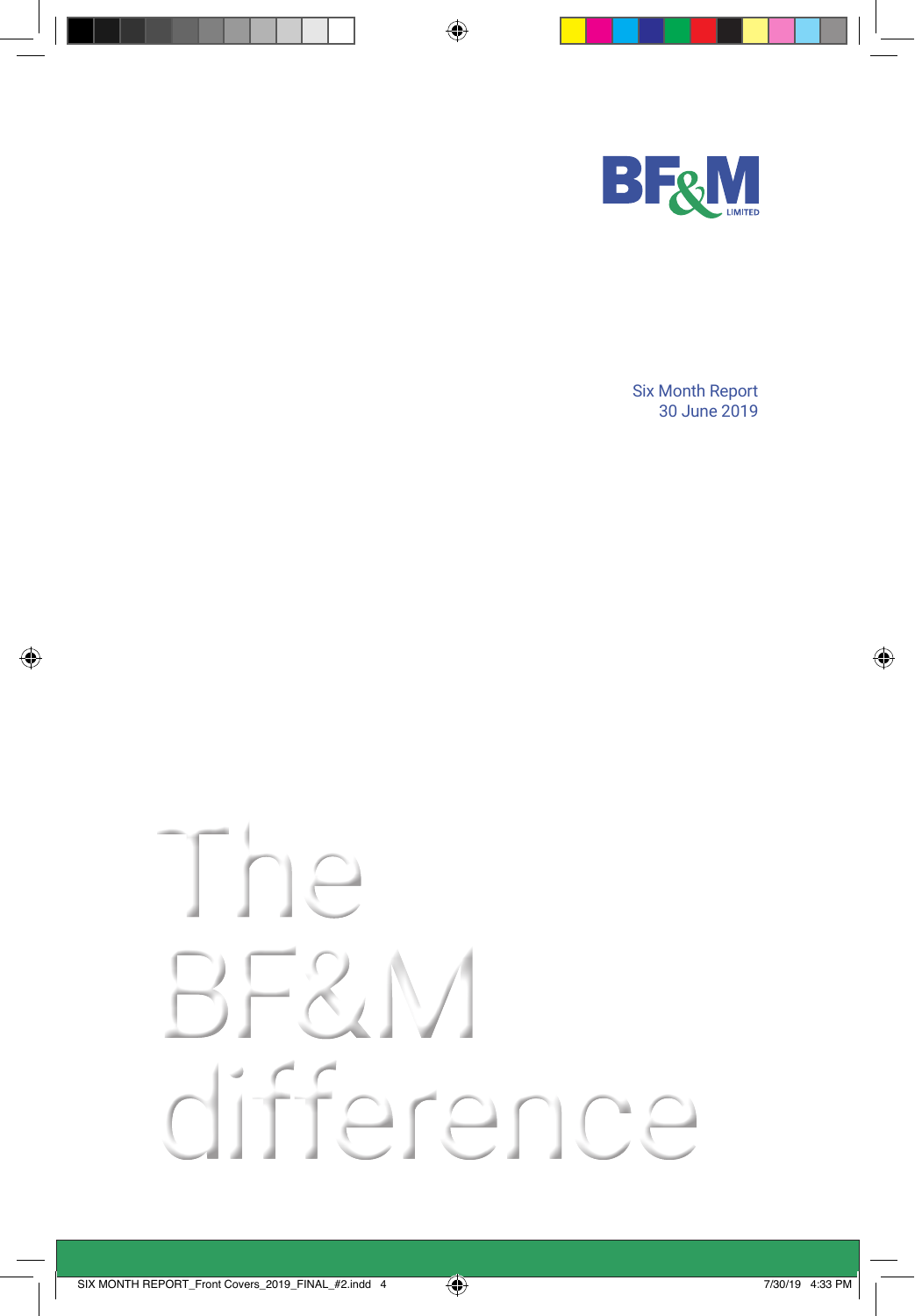# 2019 Highlights

For the six months ended 30 June 2019 and 2018

|                                                     | 30 Jun 2019 | 30 Jun 2018 | % Change |
|-----------------------------------------------------|-------------|-------------|----------|
| <b>Gross premiums</b><br>written (in \$000's)       | \$198,766   | \$179,732   | 10.6%    |
| Shareholders' net<br><b>income</b> (in \$000's)     | \$11,368    | \$6,731     | 68.9%    |
| <b>Cash dividends</b><br>(in \$000's)               | \$4,058     | \$3,872     | 4.8%     |
| <b>Net earnings</b><br>per share                    | \$1.29      | \$0.77      | 67.5%    |
| <b>Cash dividends</b><br>per share                  | \$0.46      | \$0.44      | 4.5%     |
| Annualised return on<br>general fund assets         | 1.8%        | 1.0%        | 80.0%    |
| <b>Annualised return on</b><br>shareholders' equity | 8.0%        | 5.1%        | 56.9%    |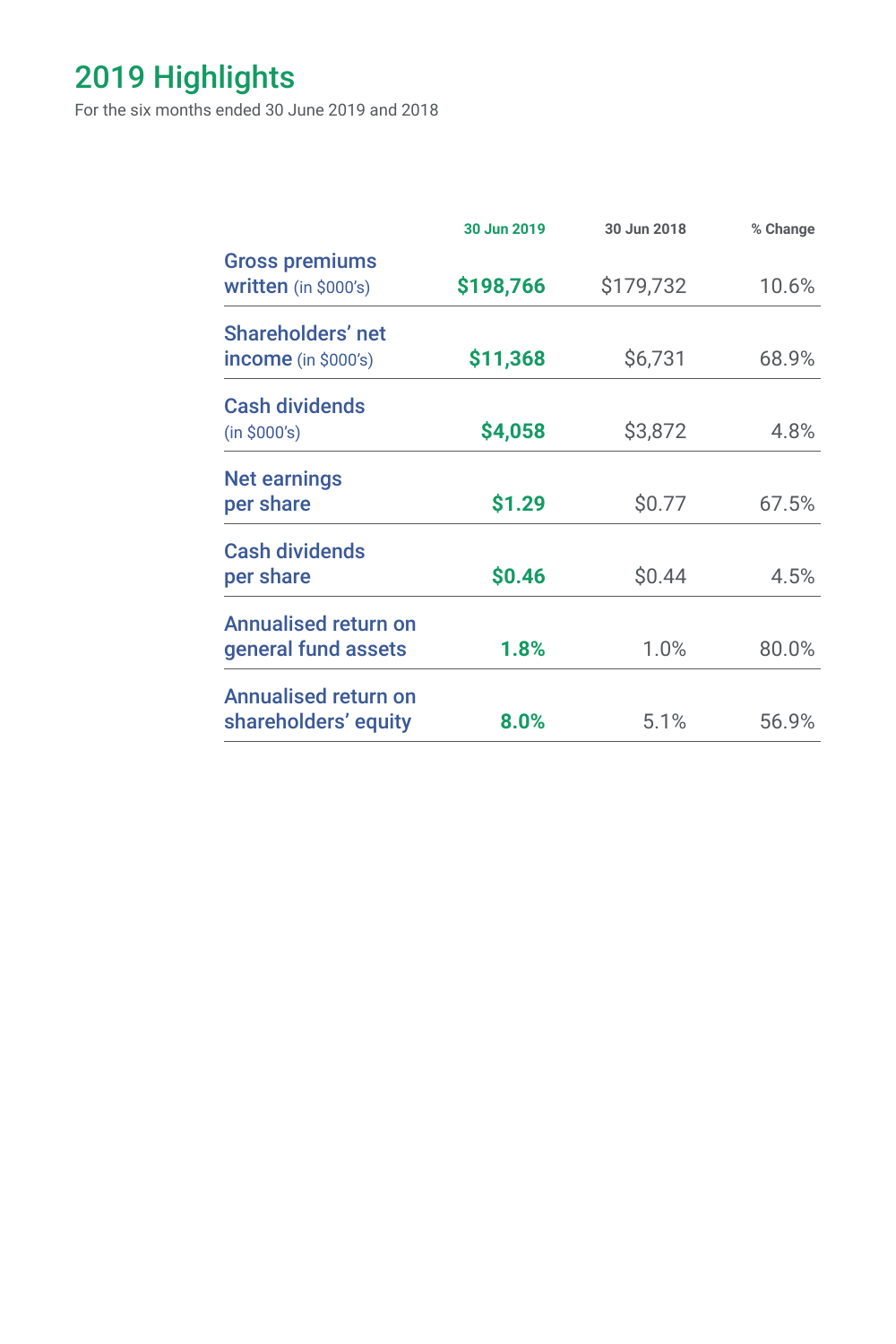# Report to Shareholders

I am pleased to present the unaudited fnancial statements for BF&M Limited ("BF&M" or "BF&M Group") for the half year ending 30 June 2019. Consolidated shareholders' net income for the six months was \$11.4 million. Shareholders' net income for the comparable period in 2018 was \$6.7 million. The 2019 results represent an annualised return on shareholders' equity of 8.0%. At 30 June 2019, equity attributable to shareholders was \$284.7 million and general fund assets totaled \$1.3 billion.

> We are reporting solid earnings and strong operating results for the first half of 2019. Our earnings were driven by the strong performance of both the Property & Casualty operations and our Life & Health business. This, combined with solid investment results, helped drive performance in the frst half of the year.

At this time our thoughts are with all those affected by the devastation caused by Hurricane Dorian. This hurricane was unprecedented in the Bahamas in its strength and in the length of time over which it wielded destruction. The full impact of loss will take some time to estimate however we expect it to be contained within the Company's reinsurance programme. We have begun to do our part, promptly assessing and processing claims.

## **Ratings**

We are pleased to confrm that, at the time of going to press, our fnancial strength ratings by A.M. Best are as follows:

| <b>BF&amp;M General Insurance Company Limited</b> | Bermuda         | A (Excellent)  |
|---------------------------------------------------|-----------------|----------------|
| <b>BF&amp;M Life Insurance Company Limited</b>    | Bermuda         | A (Excellent)  |
| Island Heritage Insurance Company Ltd.            | Cayman          | A (Excellent)  |
| <b>Insurance Corporation of Barbados Limited</b>  | <b>Barbados</b> | A- (Excellent) |

These ratings refect the fnancial strength of the BF&M Group, as well as our robust risk management and track record of performance. Our fnancial strength is the cornerstone of our promise to pay and to be there for our policyholders over the long term.

## **Corporate Social Responsibility**

Finally, we continue to hold community engagement as a key tenet of BF&M culture. In the middle of Dorian's assault of the Bahamas, we made a substantial donation towards the invaluable work of the Red Cross. We will shortly be holding our 23rd annual BF&M Breast Cancer Awareness Walk in Bermuda. Events like this, along with Island Heritage's CharityDrive in Cayman, have become staples in the calendars of our local communities. The hard work, dedication and heart of BF&M Group employees are what make the organisation special. They are also the greatest contributing factors to our success.

R.John Wight

R. John Wight, FCPA, FCA, CPCU Group Chairman and Chief Executive Officer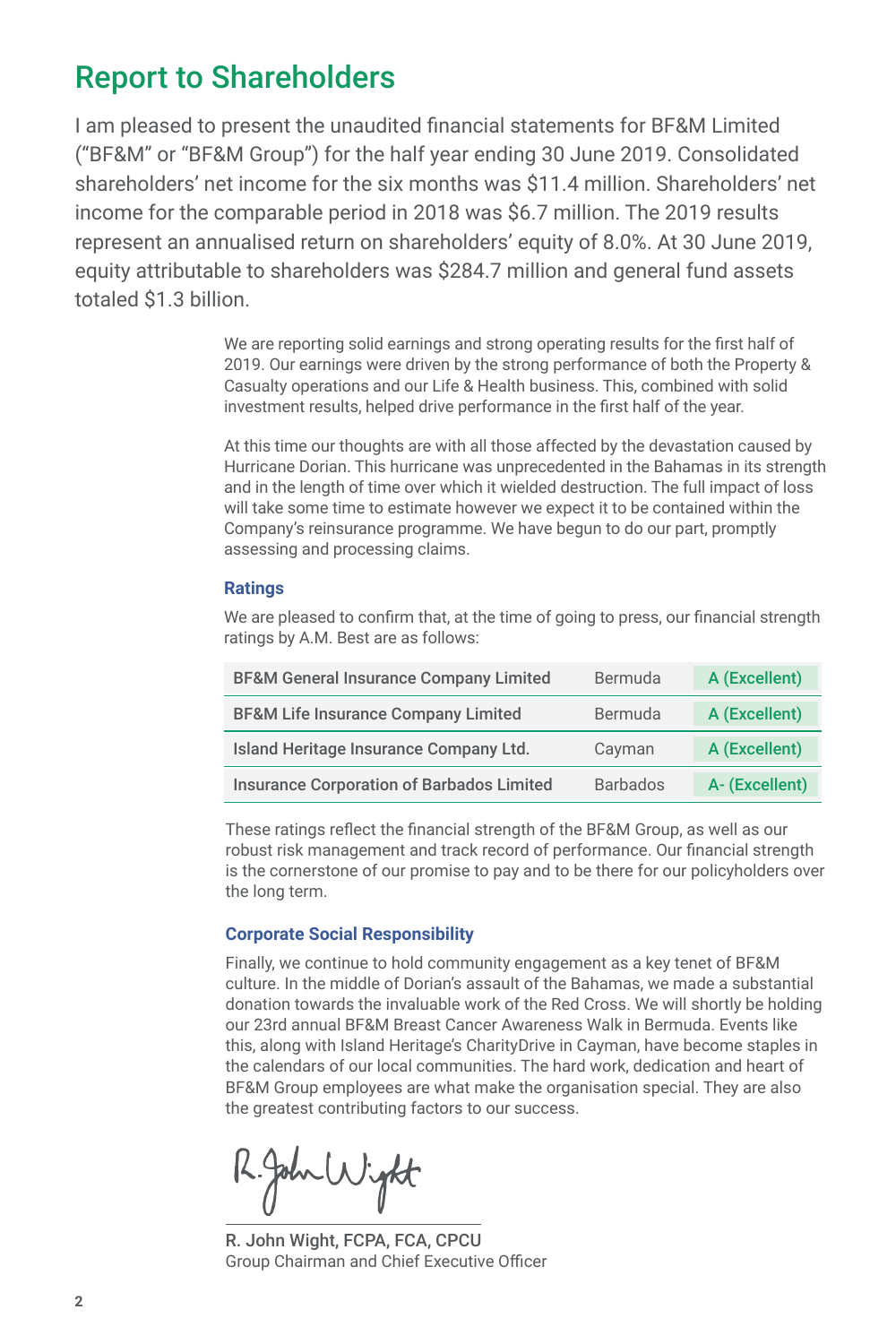# Consolidated Statement of Financial Position

As at 30 June 2019 (unaudited) and 31 December 2018 (audited) (in thousands of Bermuda dollars)

|                    |                                        | 30 Jun 2019<br>s | 31 Dec 2018 |
|--------------------|----------------------------------------|------------------|-------------|
| <b>Assets</b>      |                                        |                  |             |
|                    | Cash and cash equivalents              | 143,440          | 160,712     |
|                    | <b>Fixed deposits</b>                  | 6,053            | 4,102       |
|                    | Regulatory deposits                    | 23,461           | 22,457      |
|                    | Investments                            | 693,954          | 633,580     |
|                    | Insurance receivables and other assets | 105,090          | 78,466      |
|                    | Deferred acquisition costs             | 11,671           | 10,922      |
|                    | Reinsurance assets                     | 143,078          | 153,592     |
|                    | Investment properties                  | 34,848           | 34,560      |
|                    | Property and equipment                 | 26,709           | 24,018      |
|                    | Tax recoverable                        | 1,718            | 1,436       |
|                    | Deferred tax asset                     | 824              | 825         |
|                    | Intangible assets                      | 48,842           | 51,819      |
|                    | Restricted cash                        | 13,270           | 19,926      |
|                    | Total general fund assets              | 1,252,958        | 1,196,415   |
|                    | Segregated funds assets                | 944,198          | 822,613     |
|                    | <b>Total assets</b>                    | 2,197,156        | 2,019,028   |
|                    |                                        |                  |             |
| <b>Liabilities</b> |                                        |                  |             |
|                    | Other liabilities                      | 161,168          | 124,231     |
|                    | Retirement benefit obligations         | 1,696            | 1,850       |
|                    | Investment contract liabilities        | 339,561          | 327,266     |
|                    | Insurance contract liabilities         | 427,689          | 427,725     |
|                    | Total general fund liabilities         | 930,114          | 881,072     |
|                    | Segregated funds liabilities           | 944,198          | 822,613     |
|                    | <b>Total liabilities</b>               | 1,874,312        | 1,703,685   |
|                    |                                        |                  |             |
| <b>Equity</b>      |                                        |                  |             |
|                    | Share capital                          | 8,929            | 8,827       |
|                    | Treasury shares                        | (998)            | (325)       |
|                    | Contributed surplus                    | 1,482            | 1,482       |
|                    | Share premium                          | 63,240           | 62,167      |
|                    | Accumulated other comprehensive loss   | (5,255)          | (5,468)     |
|                    | Retained earnings                      | 217,294          | 209,984     |
|                    | Total shareholders' equity             | 284,692          | 276,667     |
|                    | Non-controlling interests              | 38,152           | 38,676      |
|                    | <b>Total equity</b>                    | 322,844          | 315,343     |
|                    | <b>Total liabilities and equity</b>    | 2,197,156        | 2,019,028   |
|                    |                                        |                  |             |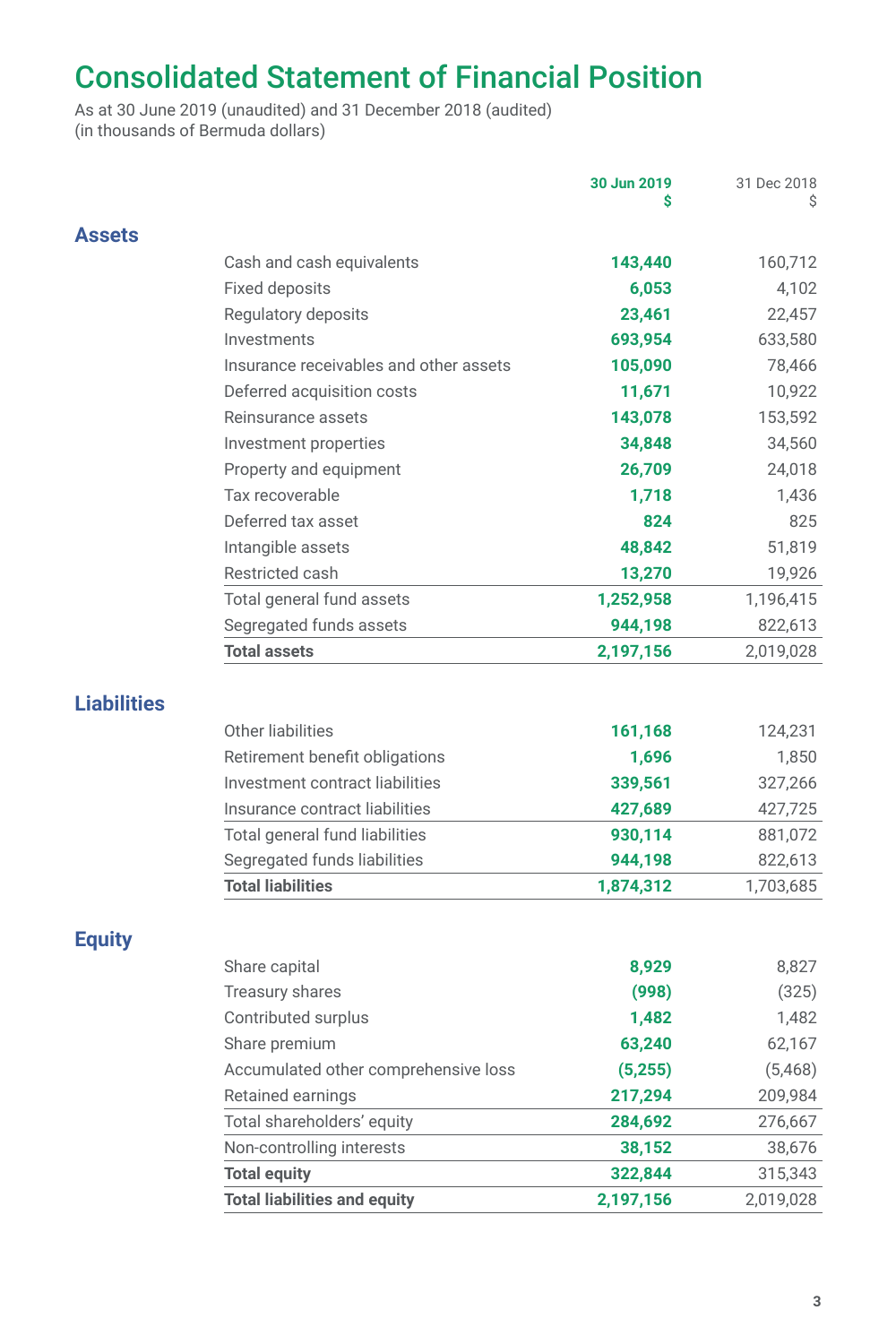# Consolidated Statement of Income

For the six months ended 30 June 2019 and 2018 (unaudited) (in thousands of Bermuda dollars except per share amounts)

|                 |                                           | 30 Jun 2019<br>Ś | 30 Jun 2018<br>Ś |
|-----------------|-------------------------------------------|------------------|------------------|
| <b>Income</b>   |                                           |                  |                  |
|                 | Gross premiums written                    | 198,766          | 179,732          |
|                 | Reinsurance ceded                         | (111, 541)       | (101, 054)       |
|                 | Net premiums written                      | 87,225           | 78,678           |
|                 | Net change in unearned premiums           | 9,338            | 11,187           |
|                 | Net premiums earned                       | 96,563           | 89,865           |
|                 | Investment income / (loss)                | 35,940           | (5,064)          |
|                 | Commission and other income               | 25,618           | 23,062           |
|                 | Rental income                             | 2,009            | 2,016            |
|                 | <b>Total income</b>                       | 160,130          | 109,879          |
| <b>Expenses</b> |                                           |                  |                  |
|                 | Insurance contract benefits and expenses  |                  |                  |
|                 | Life and health policy benefits           | 73,648           | 41,788           |
|                 | Short term claim & adjustment expenses    | 12,338           | 13,121           |
|                 | Investment contract benefits              | 7,026            | (3,877)          |
|                 | Participating policyholders' net income   | 83               | 284              |
|                 | Commission and acquisition expense        | 17,180           | 14,916           |
|                 | Operating expenses                        | 32,479           | 31,063           |
|                 | Amortisation expense                      | 5,801            | 4,621            |
|                 | Interest expense                          | 64               |                  |
|                 | <b>Total benefits and expenses</b>        | 148,619          | 101,916          |
|                 | Income before income taxes                | 11,511           | 7,963            |
|                 | Income taxes                              | (137)            | (564)            |
|                 | Net income for the period                 | 11,374           | 7,399            |
|                 | Net income attributable to:               |                  |                  |
|                 | Shareholders                              | 11,368           | 6,731            |
|                 | Non-controlling interests in subsidiaries | 6                | 668              |
|                 | Net income for the period                 | 11,374           | 7,399            |
|                 | <b>Earnings Per Share:</b>                |                  |                  |
|                 | Basic and Fully diluted                   | \$1.29           | \$0.77           |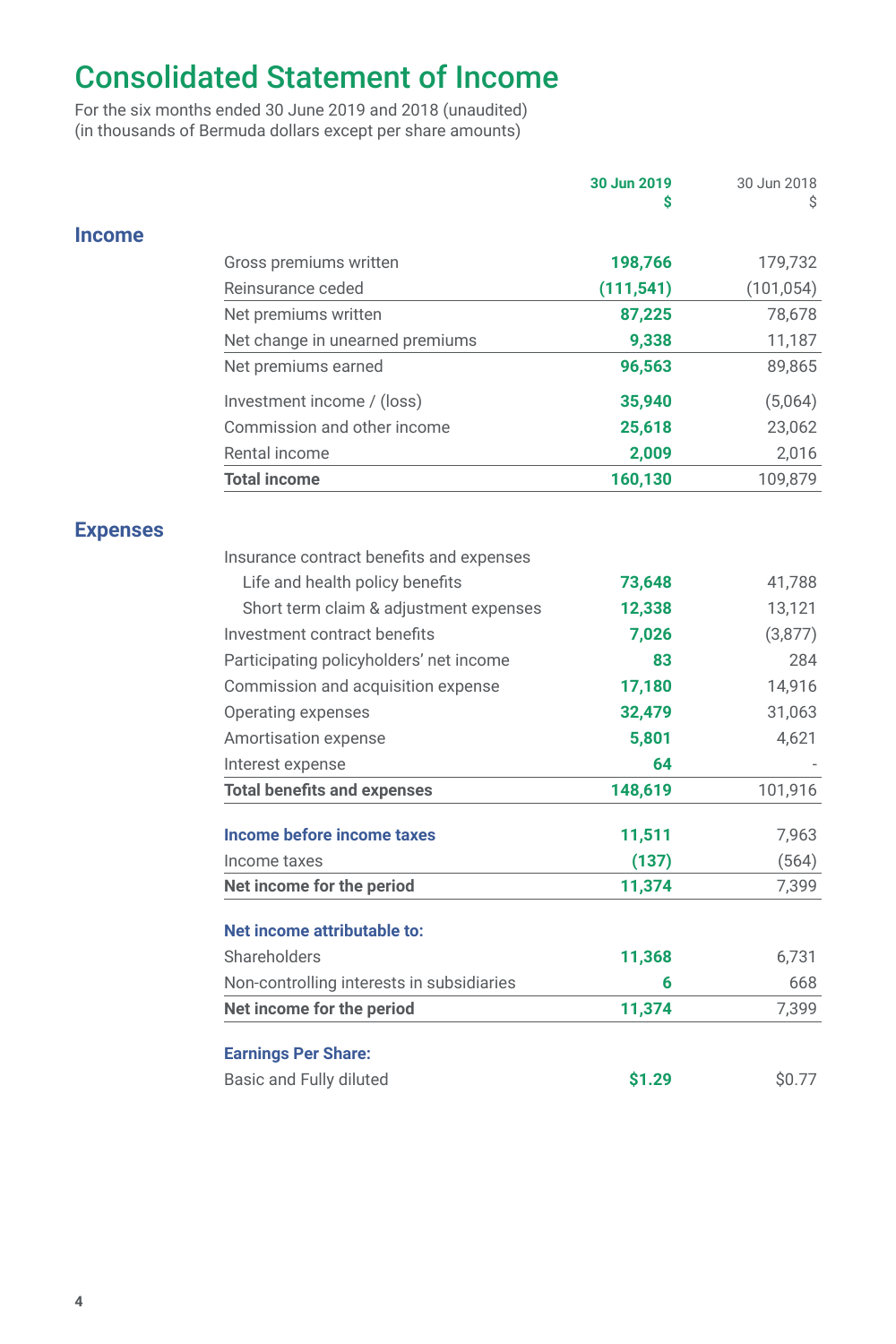# Consolidated Statement of Comprehensive Income

For the six months ended 30 June 2019 and 2018 (unaudited) (in thousands of Bermuda dollars)

|                                              | 30 Jun 2019<br>S | 30 Jun 2018<br>S |
|----------------------------------------------|------------------|------------------|
| Net income for the period                    | 11,374           | 7,399            |
| Other comprehensive income / (loss)          |                  |                  |
| Items that may be subsequently               |                  |                  |
| reclassified to the income statement         |                  |                  |
| Investments classified as available for sale |                  |                  |
| Fair value gains / (losses)                  | 94               | (90)             |
| Currency translation differences             | 165              | (156)            |
| Total other comprehensive income / (loss)    |                  |                  |
| after income taxes                           | 259              | (246)            |
| Other comprehensive income attributable to:  |                  |                  |
| Shareholders                                 | 213              | (202)            |
| Non-controlling interests in subsidiaries    | 46               | (44)             |
| Total other comprehensive income / (loss)    |                  |                  |
| after income taxes                           | 259              | (246)            |
| <b>Comprehensive income</b>                  | 11,633           | 7,153            |
| <b>Comprehensive income attributable to:</b> |                  |                  |
| Shareholders                                 | 11,581           | 6,529            |
| Non-controlling interests in subsidiaries    | 52               | 624              |
| <b>Comprehensive income</b>                  | 11,633           | 7,153            |
|                                              |                  |                  |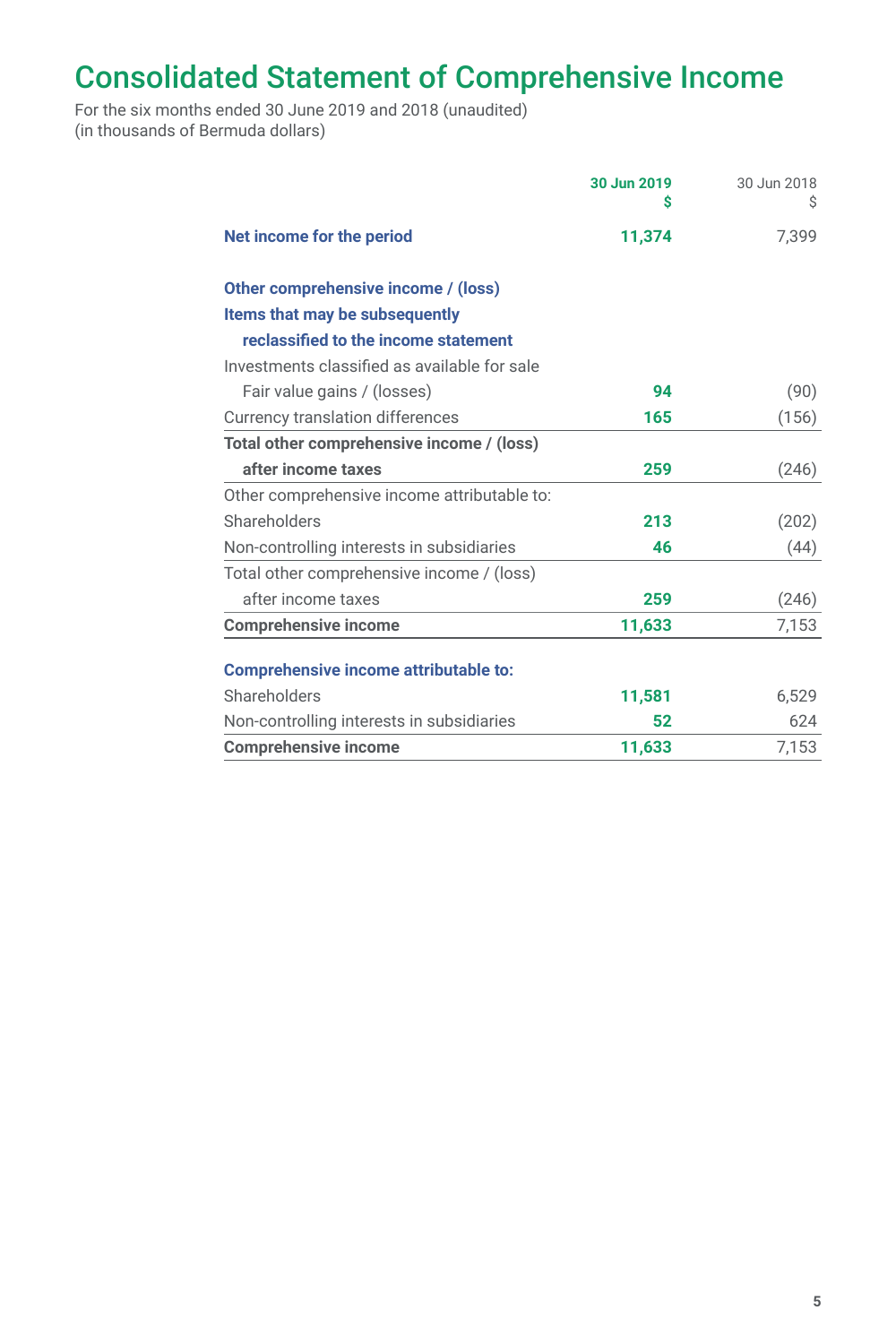# Consolidated Statement of Changes in Equity

For the six months ended 30 June 2019 and 2018 (unaudited) (in thousands of Bermuda dollars)

|                                                    | 30 Jun 2019<br>Ś | 30 Jun 2018 |
|----------------------------------------------------|------------------|-------------|
|                                                    |                  |             |
| <b>Share capital</b>                               |                  |             |
| Balance - beginning of year                        | 8,827            | 8,847       |
| Shares issued under employee share purchase plan   | 26               |             |
| Shares issued under equity incentive plan          | 13               | 1           |
| Share grants issued under equity incentive plan    | 79               |             |
| Share grants forfeited under equity incentive plan | (16)             | (7)         |
| <b>Balance - end of period</b>                     | 8,929            | 8,841       |
| <b>Treasury shares</b>                             |                  |             |
| Balance - beginning of year                        | (325)            | (2,031)     |
| Acquisition of shares                              | (673)            |             |
| Shares issued under employee share purchase plan   |                  | 275         |
| Shares issued under equity incentive plan          |                  | 1,604       |
| Balance - end of period                            | (998)            | (152)       |
| Contributed surplus - beginning and end of period  | 1,482            | 1,482       |
|                                                    |                  |             |
| <b>Share premium</b>                               |                  |             |
| Balance - beginning of year                        | 62,167           | 63,249      |
| Shares issued under employee share purchase plan   | 374              |             |
| Shares issued under equity incentive plan          | 197              | 12          |
| Share grants issued under equity incentive plan    | 1,185            | (232)       |
| Share grants forfeited under equity incentive plan | 2                | (129)       |
| Treasury shares allocated                          |                  | (70)        |
| Deferred share grant                               | (685)            | (599)       |
| <b>Balance - end of period</b>                     | 63,240           | 62,231      |
| <b>Accumulated other comprehensive loss</b>        |                  |             |
| Balance - beginning of year                        | (5, 468)         | (6,959)     |
| Other comprehensive income for the period          | 213              | (202)       |
| <b>Balance - end of period</b>                     | (5,255)          | (7, 161)    |
| <b>Retained earnings</b>                           |                  |             |
| Balance - beginning of year                        | 209,984          | 196,558     |
| Net income for the period                          | 11,368           | 6,731       |
| Cash dividends                                     | (4,058)          | (3,872)     |
| <b>Balance - end of period</b>                     | 217,294          | 199,417     |
| Total equity attributable to shareholders          |                  |             |
| of the company                                     | 284,692          | 264,658     |
| Attributable to non-controlling interests          |                  |             |
| Balance - beginning of period                      | 38,676           | 43,582      |
| Net income for the period                          | 6                | 668         |
| Other comprehensive income for the period          | 46               | (44)        |
| Cumulative foreign exchange adjustment             |                  |             |
| Cash dividends                                     | (576)            | (1,082)     |
| <b>Balance - end of period</b>                     | 38,152           | 43,128      |
| <b>Total equity</b>                                | 322,844          | 307,786     |
|                                                    |                  |             |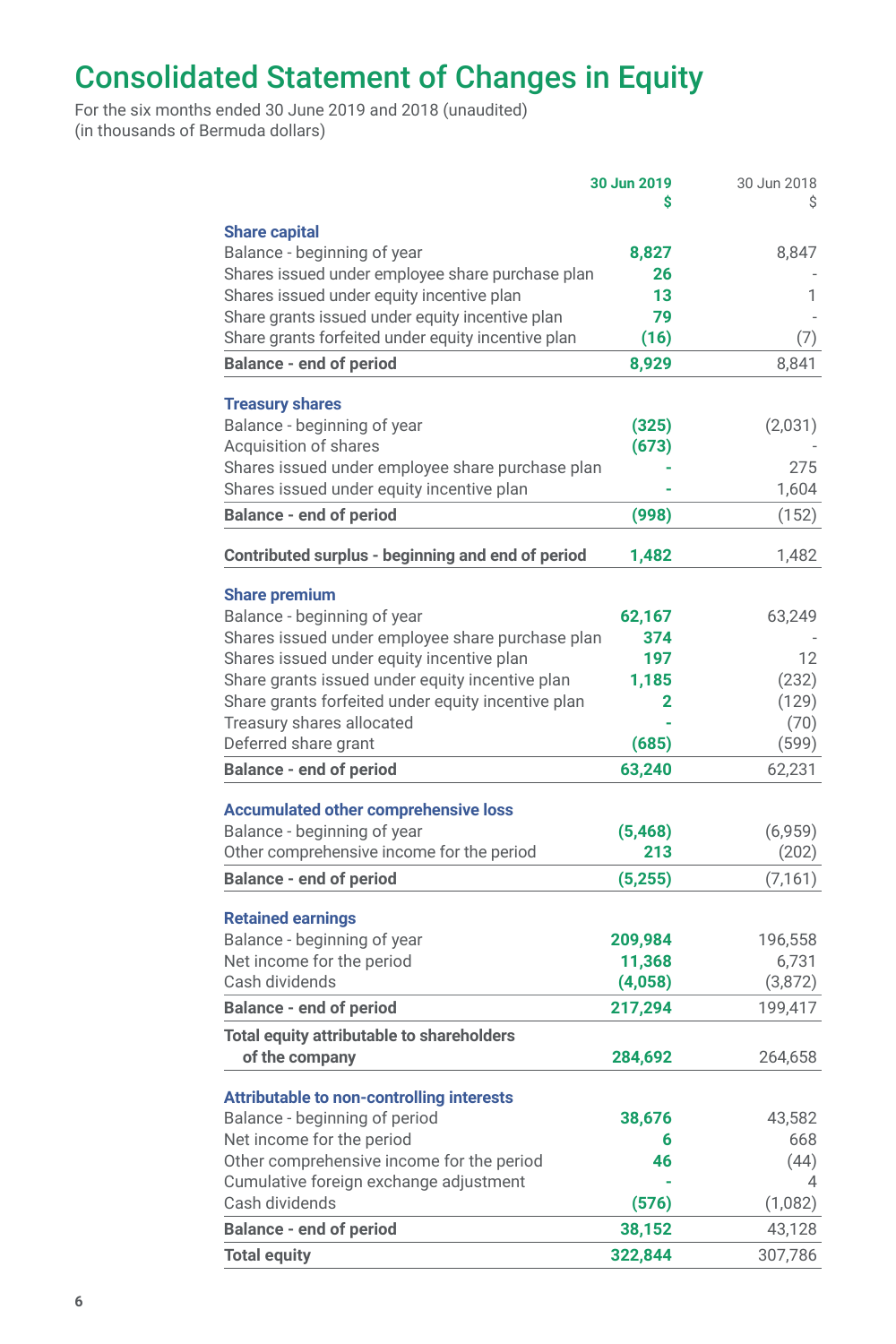# Consolidated Statement of Cash Flows

For the six months ended 30 June 2019 and 2018 (unaudited) (in thousands of Bermuda dollars)

|                                                         | 30 Jun 2019 | 30 Jun 2018 |
|---------------------------------------------------------|-------------|-------------|
|                                                         | Ś           | Ś           |
| <b>Cash flows from operating activities</b>             |             |             |
| Income before income taxes                              | 11,511      | 7,963       |
| Adjustments for:                                        |             |             |
| Investment income                                       | (11,755)    | (10, 445)   |
| Net realised (gain) loss on investments                 | (181)       | 126         |
| Change in fair value of investments                     | (25, 367)   | 12,235      |
| Impairment of investments                               |             | 1,240       |
|                                                         |             | 975         |
| Amortisation of property and equipment                  | 1,136       |             |
| Amortisation of investment properties                   | 510         | 526         |
| Amortisation of intangible assets                       | 4,157       | 3.121       |
| Gain on sale of intangibles & property and equipment    | (55)        | (29)        |
| Interest on lease liabilities                           | 64          |             |
| Compensation expense related to shares and options      | 552         | 819         |
| <b>Changes in assets and liabilities:</b>               |             |             |
| Restricted cash                                         | 6,656       | (1,770)     |
| Fixed and regulatory deposits                           | (2,955)     | 970         |
| Insurance receivables and other assets                  | (25,998)    | 13,757      |
| Deferred acquisition costs                              | (749)       | (758)       |
| Reinsurance assets                                      | 10,514      | 333,545     |
| Insurance contract liabilities                          | (36)        | (357, 913)  |
| Investment contract liabilities                         | 12,295      | 1,301       |
| Other liabilities                                       | 36,937      | (28, 370)   |
| Retirement benefit obligations                          | (154)       | (459)       |
|                                                         |             |             |
| Cash generated from (used for) operations               | 17,082      | (23, 166)   |
| Income taxes paid                                       | (418)       | (392)       |
| Interest received                                       | 10,342      | 10,088      |
| Dividends received                                      | 818         | 422         |
| Net cash generated from (used for) operating activities | 27,824      | (13,048)    |
| <b>Cash flows from investing activities</b>             |             |             |
| Purchase of investments                                 | (117, 236)  | (120, 956)  |
| Proceeds from sales of investments                      | 82,473      | 122,844     |
| Acquisition of property and equipment                   | (3,893)     | (361)       |
| Maturity of fixed deposits                              |             | (419)       |
| Proceeds from sales of intangibles & property           |             |             |
| and equipment                                           | 129         | 7           |
| Additions to investment properties                      |             |             |
|                                                         | (797)       | (52)        |
| Acquisition of intangible assets                        | (1, 182)    | (3,433)     |
| Net cash (used for) investing activities                | (40, 506)   | (2,370)     |
| <b>Cash flows from financing activities</b>             |             |             |
| Cash dividends paid                                     | (4,058)     | (3,872)     |
| Interest paid                                           | (64)        |             |
| Acquisition of treasury shares                          | (673)       |             |
| Cash dividends paid to non-controlling interest         | (576)       | (1,082)     |
| Cash proceeds on issue of common shares                 | 623         | 40          |
| Net cash (used for) financing activities                | (4,748)     | (4, 914)    |
| Effect from changes in exchange rates                   | 158         | (156)       |
| (Decrease) in cash and cash equivalents                 | (17, 272)   | (20, 488)   |
| Cash and cash equivalents - beginning of period         | 160,712     | 205,072     |
| Cash and cash equivalents - end of period               | 143,440     | 184,584     |
|                                                         |             |             |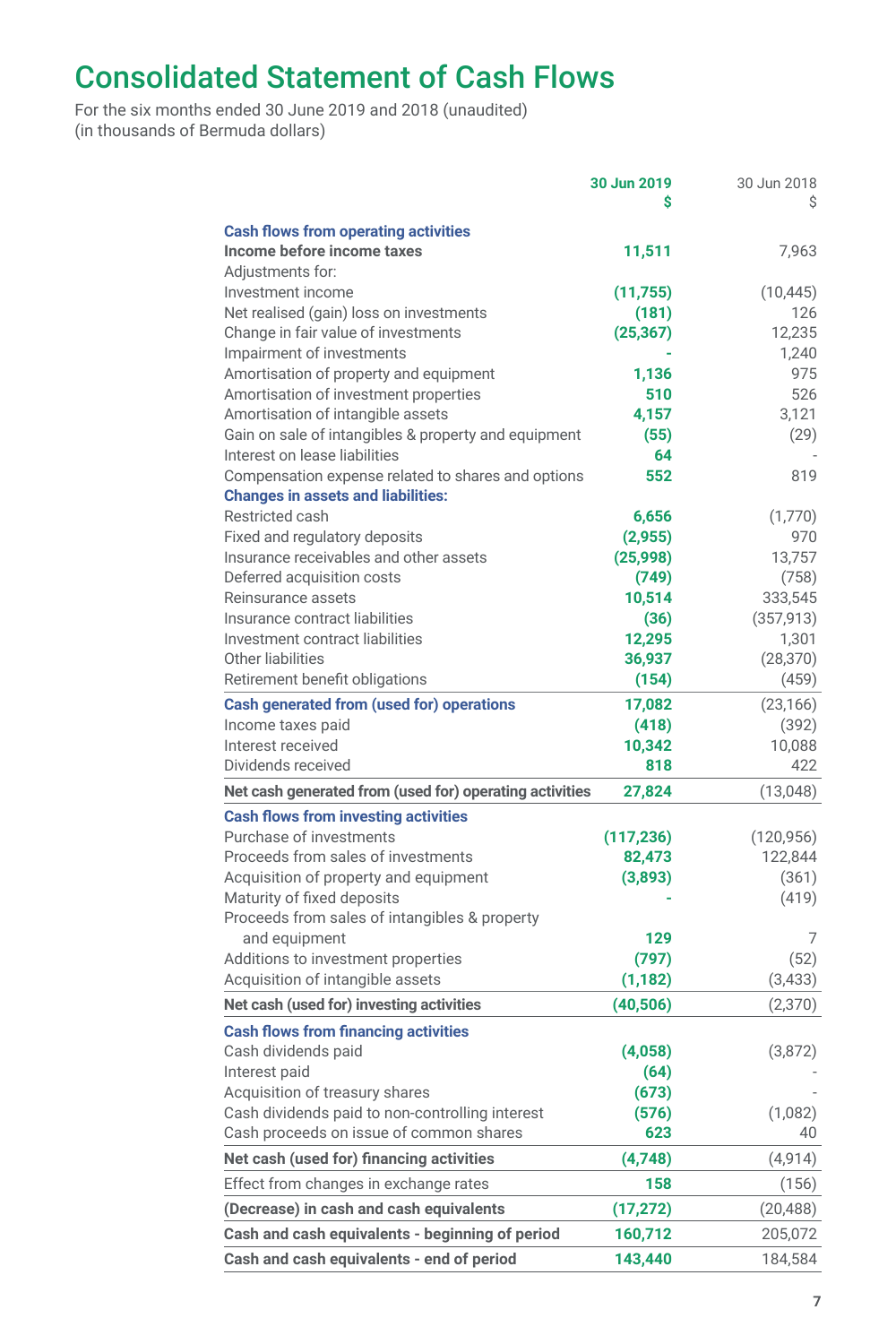For the six months ended 30 June 2019 and 2018 (unaudited) (in thousands of Bermuda dollars except share and per share amounts)

## **1. Nature of operations and signifcant accounting policies**

 BF&M Limited (the "Group") is domiciled in Bermuda as a holding company. It has subsidiaries with operations in 15 countries, with principal offices in Bermuda, Barbados, and the Cayman Islands. The consolidated group's principal business is insurance. The Group is involved in property, casualty, motor, marine, life, health and long-term disability insurance, annuities, the management and investment of pension plans, as well as the rental of office space in buildings owned by the Group.

 The Group reports under International Financial Reporting Standards ("IFRS"). These unaudited interim consolidated fnancial statements should be read in conjunction with the Group's 2018 consolidated fnancial statements, as interim fnancial statements do not include all the information incorporated in annual consolidated fnancial statements prepared in accordance with IFRS. These condensed fnancial statements are presented in accordance with the requirements of Section IIA of the Bermuda Stock Exchange Listing Regulations and may not comply fully with the requirements of IAS 34 - *Interim Financial Reporting*.

 The accounting policies used in the preparation of the unaudited interim consolidated fnancial statements are consistent with those adopted in the 2018 consolidated fnancial statements except as stated in Note 2 below.

 All amounts in the unaudited interim consolidated fnancial statements and notes are shown in thousands of Bermuda dollars unless otherwise stated.

## **2. New and revised accounting standards**

#### **A. New and revised accounting standards adopted in 2019**

 The Group has applied the following standards, interpretations and amendments for the frst time for its annual reporting period commenting 1 January 2019:

- IFRS *16 Leases*
- *•* Amendments to IAS 19 *Employee Benefts*
- *•* IFRIC 23 Uncertainty over Income Tax Treatments
- *• Annual Improvements to IFRSs 2015-2017 Cycle*

 The Group adopted IFRS 16 on a modifed retrospective basis with no restatement of comparative information. As a result of the adoption, the Group recognised lease liabilities of \$2,596 in 'Other liabilities', measured at the present value of the remaining lease payments discounted using the lessee's incremental borrowing rate as of 1 January 2019. The Group also recognized the associated right-of-use assets of \$2,596 in 'Property and equipment', measured at the amount equal to the lease liability as of 1 January 2019. There was no net impact on retained earnings at 1 January 2019. The adoption of the remaining standards and amendments above did not have a signifcant impact on our Interim Consolidated Financial Statements.

 In September 2016, the IASB issued Amendments to IFRS 4 to allow insurance entities whose predominant activities are to issue contracts within the scope of IFRS 4 *Insurance Contracts* an optional temporary exemption from applying IFRS 9 *Financial Instruments* until 1 January 2021. In November 2018, the IASB deferred the effective date of IFRS 9 by one year to 1 January 2022 in line with the deferral of IFRS 17 *Insurance Contracts*. The Group qualifed and intend to continue to apply IAS 39 30 *Financial Instruments: Recognition and Measurements*, the existing fnancial standard, until 1 January 2022.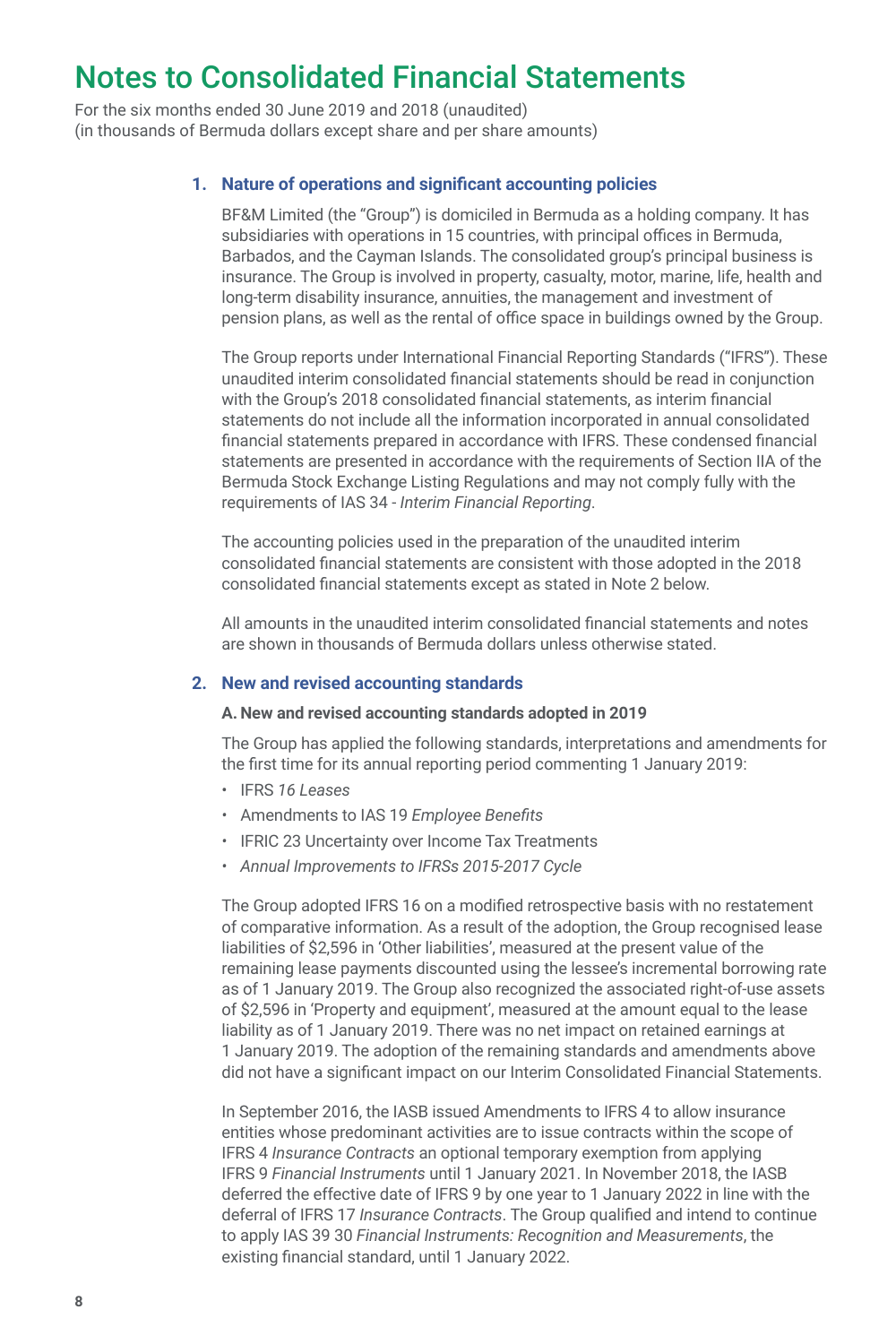For the six months ended 30 June 2019 and 2018 (unaudited) (in thousands of Bermuda dollars except share and per share amounts)

> In October 2017, the IASB issued Amendments to IAS 28 to clarify that an entity applies IFRS 9 to fnancial interests in an associate or joint venture to which the equity method is not applied, effective starting 1 January 2019 and are to be applied retrospectively or prospectively. As the Group has deferred the adoption of IFRS 9, the Group will continue to apply IAS 39 to the long-term investments in associates and joint ventures until IFRS 9 is implemented. Adoption of these amendments are not expected to have a signifcant impact to the Group.

## **3. Segmental information**

 Management has determined the operating segments based on a combination of factors, including the products and geographical areas and on the basis of the reports reviewed by the Chief Executive Officer ("CEO") of the Group that are used to make strategic decisions. All the operating segments used by management meet the defnition of a reportable segment.

#### **3.1. Health, life, annuity and pension**

 This operating segment includes group and individual health and accident, life, disability, annuity and pension products offered in Bermuda, Bahamas and Cayman.

#### **3.2. Property and casualty (Bermuda)**

 This operating segment includes the following products: personal and commercial property, fre, windstorm, burglary, public liability, marine, special types, personal automobile, personal auto-cycle, workmen's compensation and commercial vehicles.

#### **3.3. Real estate (Bermuda)**

 This operating segment includes the Group's real estate operations in Bermuda. The Group currently owns and occupies one building and is a majority owner in two buildings that are leased principally to non-related parties.

## **3.4. Barbados operations**

 This operating segment is identifed by its geographical location. Insurance coverage includes motor, property, marine, miscellaneous accident, group and individual health, group and individual life, and pension business.

#### **3.5. Cayman Islands and other Caribbean operations**

 This operating segment is identifed by its geographical location. Insurance coverage includes motor, property, marine, and casualty business.

## **3.6. Corporate and other**

 Corporate operations consist of corporate level income and expenses and returns from investments not allocated to any operating segments. It also represents the combined operations of two holding companies, a management company and an investment management company. The Group manages shared services centrally with most costs allocated based on either net assets, head count, expenses or revenues. Some central costs are not allocated and remain within the corporate Group.

#### **Measurement basis**

 The accounting policies of the segments are the same as those for the Group as a whole. The Group evaluates performance of operating segments on the basis of profit or loss from operations before tax.

 Intersegment income is recorded at management's estimate of current market prices.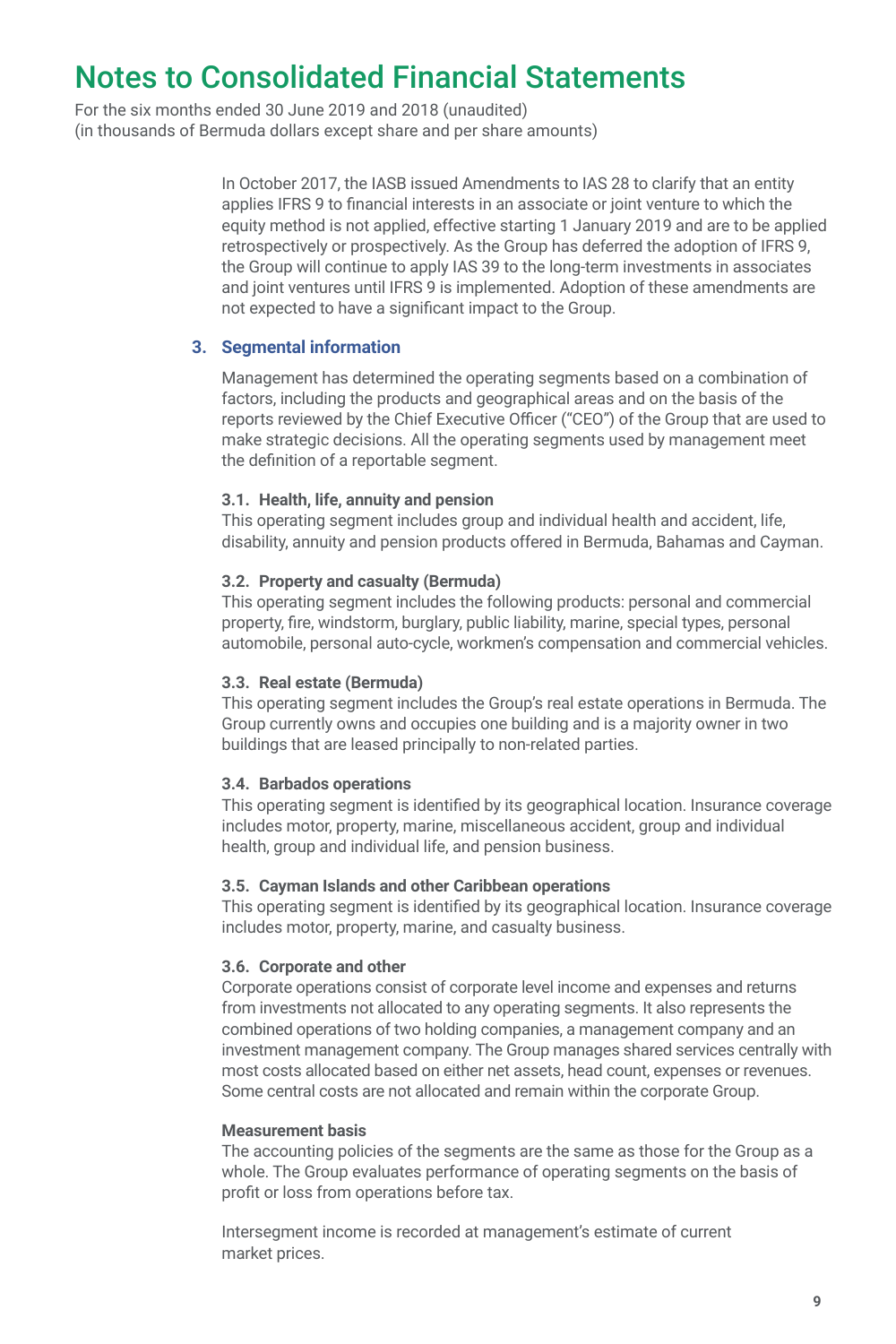For the six months ended 30 June 2019 and 2018 (unaudited) (in thousands of Bermuda dollars except share and per share amounts)

The segmental information provided to the CEO for the reportable segments for the six months ended 30 June 2019 is as follows:

| <b>Segments</b>                                                      | Health, life,<br>annuity, and<br>pension<br>2019<br>Ś | Property<br>and<br>casualty<br>2019<br>Ś | Real<br>estate<br>2019<br>Ś | <b>Barbados</b><br>operations<br>2019<br>Ś | Cayman<br>and other<br>Caribbean<br>operations<br>2019<br>Ś | Corporate<br>and other<br>2019<br>Ś | Total<br>2019<br>\$ |
|----------------------------------------------------------------------|-------------------------------------------------------|------------------------------------------|-----------------------------|--------------------------------------------|-------------------------------------------------------------|-------------------------------------|---------------------|
| Income earned from<br>external customers<br>Investment income (loss) | 68,141<br>32,639                                      | 14,568<br>1,791                          | 1,448                       | 19,719<br>897                              | 20,355<br>2,611                                             | (41)<br>(1,998)                     | 124,190<br>35,940   |
| <b>Total income</b>                                                  | 100,780                                               | 16,359                                   | 1,448                       | 20,616                                     | 22,966                                                      | (2,039)                             | 160,130             |
| Insurance contract<br>benefits and expenses                          | 69,371                                                | 3,763                                    |                             | 10,063                                     | 2,789                                                       |                                     | 85,986              |
| Commission and<br>acquisition expense                                | 1,380                                                 | 2,257                                    |                             | 2,411                                      | 11,132                                                      |                                     | 17,180              |
| Operating expenses                                                   | 9,986                                                 | 6,127                                    | 54                          | 8,133                                      | 4,235                                                       | 3,944                               | 32,479              |
| Amortisation expense                                                 | 1,447                                                 | 2,595                                    | 465                         | 539                                        | 281                                                         | 474                                 | 5,801               |
| Interest on lease liabilities                                        |                                                       |                                          |                             |                                            |                                                             | 64                                  | 64                  |
| Income tax expense                                                   |                                                       |                                          |                             |                                            | 94                                                          | 43                                  | 137                 |
| Non-controlling interest                                             |                                                       |                                          | 462                         | 88                                         | ÷,                                                          | (544)                               | 6                   |
| Shareholders' net income                                             | 8,262                                                 | 2,351                                    | 715                         | (1,026)                                    | 2,294                                                       | (1,228)                             | 11,368              |
| Impairment losses<br>recognised in income                            |                                                       |                                          |                             |                                            |                                                             |                                     |                     |
| <b>Assets and liabilities</b><br>disclosures                         |                                                       |                                          |                             |                                            |                                                             |                                     |                     |
| <b>Total assets</b>                                                  | 1,578,924                                             | 146,347                                  | 29,881                      | 197,480                                    | 228,863                                                     | 15,661                              | 2,197,156           |
| Fixed asset & intangible<br>expenditures                             | 355                                                   | 3,230                                    | 1,382                       | 1,946                                      | 382                                                         | (2,220)                             | 5,075               |
| <b>Total liabilities</b>                                             | 1,472,496                                             | 71,909                                   | 784                         | 143,551                                    | 176,651                                                     | 8,921                               | 1,874,312           |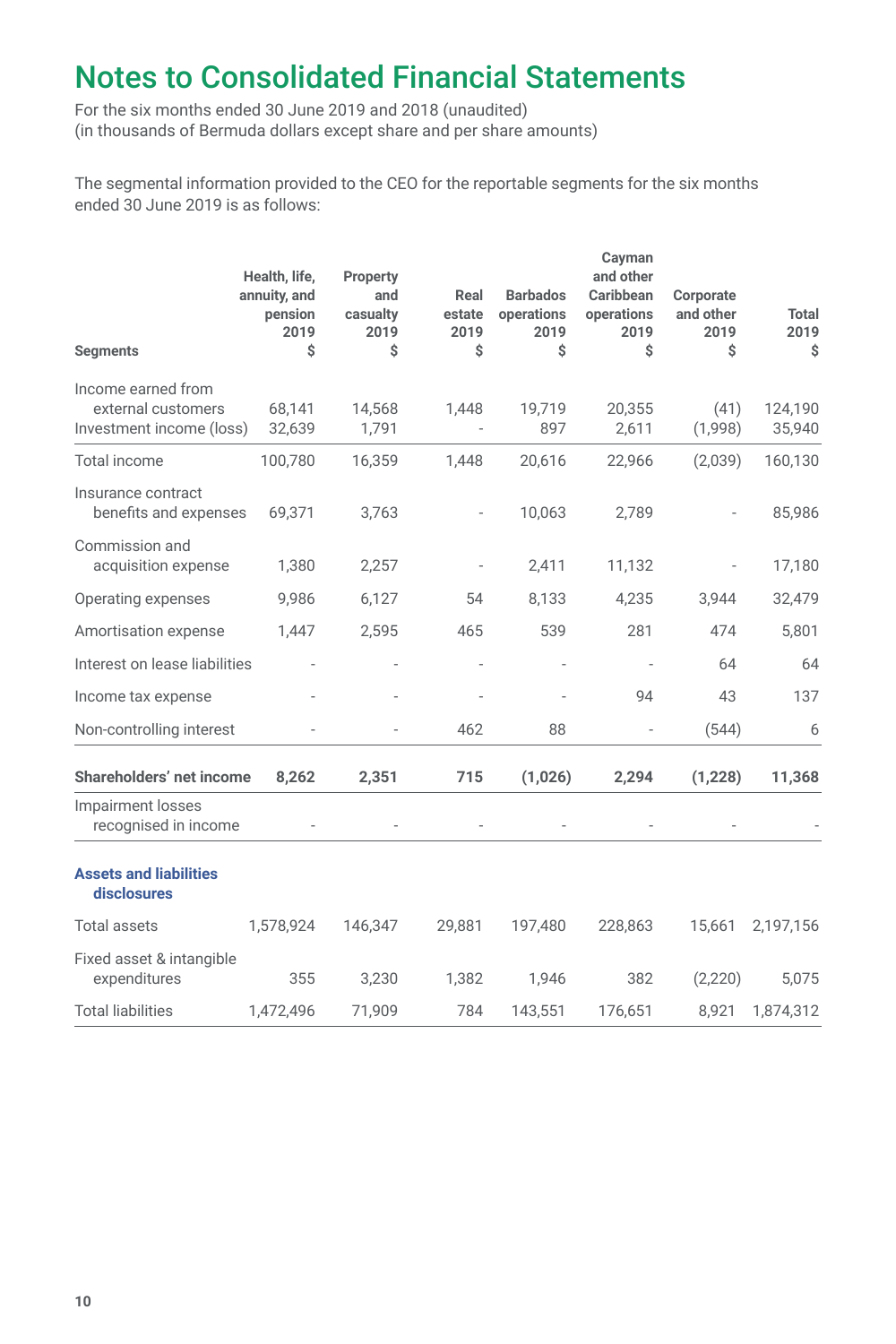For the six months ended 30 June 2019 and 2018 (unaudited) (in thousands of Bermuda dollars except share and per share amounts)

The segmental information provided to the CEO for the reportable segments for the six months ended 30 June 2018 is as follows:

| <b>Segments</b>                                                      | Health, life,<br>annuity, and<br>pension<br>2018<br>\$ | Property<br>and<br>casualty<br>2018<br>Ś | Real<br>estate<br>2018<br>Ś | <b>Barbados</b><br>operations<br>2018<br>Ś | Cayman<br>and other<br>Caribbean<br>operations<br>2018<br>Ś | Corporate<br>and other<br>2018<br>\$ | <b>Total</b><br>2018<br>\$ |
|----------------------------------------------------------------------|--------------------------------------------------------|------------------------------------------|-----------------------------|--------------------------------------------|-------------------------------------------------------------|--------------------------------------|----------------------------|
| Income earned from<br>external customers<br>Investment (loss) income | 63,095<br>(6,679)                                      | 14,108<br>1,015                          | 1,453                       | 20,003<br>1,631                            | 16,458<br>(152)                                             | (174)<br>(879)                       | 114,943<br>(5,064)         |
| Total income                                                         | 56,416                                                 | 15,123                                   | 1,453                       | 21,634                                     | 16,306                                                      | (1,053)                              | 109,879                    |
| Insurance contract<br>benefits and expenses                          | 37,809                                                 | 3,615                                    |                             | 9.644                                      | 3,841                                                       |                                      | 54,909                     |
| Commission and<br>acquisition expense                                | 1,353                                                  | 2,506                                    |                             | 2,361                                      | 8,696                                                       |                                      | 14,916                     |
| Operating expenses                                                   | 9,622                                                  | 5,903                                    | 322                         | 7,950                                      | 4,251                                                       | 3,015                                | 31,063                     |
| Amortisation expense                                                 | 1,423                                                  | 1,625                                    | 480                         | 536                                        | 337                                                         | 220                                  | 4,621                      |
| Income tax expense                                                   |                                                        |                                          |                             | 383                                        | 74                                                          | 107                                  | 564                        |
| Non-controlling interest                                             |                                                        |                                          | 453                         | 77                                         |                                                             | 138                                  | 668                        |
| Shareholders' net income                                             | 7,152                                                  | 2,113                                    | 698                         | 362                                        | (3,004)                                                     | (590)                                | 6,731                      |
| Impairment losses<br>recognised in income                            | (102)                                                  |                                          |                             |                                            |                                                             | 1,000                                | 898                        |
| <b>Assets and liabilities</b><br>disclosures                         |                                                        |                                          |                             |                                            |                                                             |                                      |                            |
| <b>Total assets</b>                                                  | 1,455,886                                              | 141,168                                  | 26,578                      | 219,985                                    | 415,507                                                     | 12.548                               | 2,271,672                  |
| Fixed asset & intangible<br>expenditures                             | 982                                                    | 1,905                                    | 14                          | 858                                        |                                                             | 35                                   | 3,794                      |
| <b>Total liabilities</b>                                             | 1,361,453                                              | 78,966                                   | 890                         | 153,056                                    | 363,000                                                     | 6,521                                | 1,963,886                  |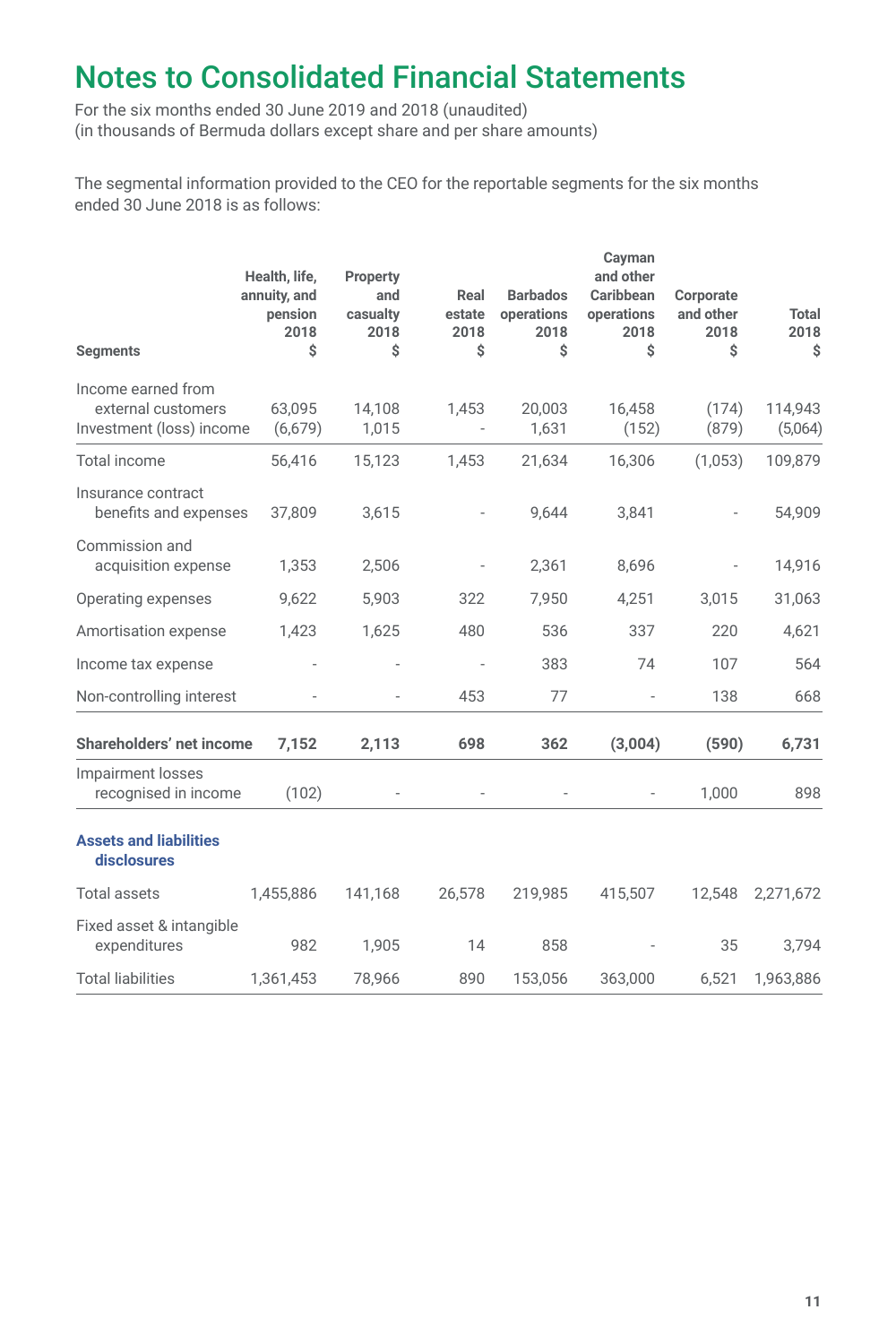## **Board of Directors**

R. John Wight, FCPA, FCA, CPCU, Group Chairman and Chief Executive Officer L. Anthony Joaquin, FCA, J.P., Deputy Chairman Nancy L. Gosling, B.Comm., LL.D., C.G.A. Christopher Harris, FCAS, CFA, CPCU Gregory D. Haycock, FCA, J.P. Gordon J. Henderson, B.A. (Hons.), LL.B. Catherine S. Lord, B.Sc., J.P. Paul C. J. Markey Conor O'Dea, FCA Richard D. Spurling

## **Group Executive Committee**

R. John Wight, FCPA, FCA, CPCU, Group Chairman and Chief Executive Officer Abigail Clifford, B.A., M.Sc., Group Chief Operating Officer Lily Chen, CPA, CA, Group Chief Financial Officer Andrew Soares, ALMI, ARe, CPCU, Executive Vice President, Life and Health Insurance Ian G. Campbell, B.Sc. ACA, Executive Vice President, Property and Casualty

## **Directors and Officers Share Interests**

The total shares held by Directors and Officers at 30 June 2019 were 284,517 (30 June 2018 - 363,401).

## **Head Office**

Insurance Building, 112 Pitts Bay Road, Pembroke HM 08, Bermuda P. O. Box HM 1007, Hamilton HM DX, Bermuda T: +1 441 295 5566 F: +1 441 292 8831 www.bfm.bm

## **Subsidiary Companies**

BF&M General Insurance Company Limited BF&M Life Insurance Company Limited Insurance Corporation of Barbados Limited (51.2% ownership) Island Heritage Insurance Company Ltd. Island Heritage Retirement Trust Company Limited BF&M Investment Services Limited BF&M (Canada) Limited BF&M Properties Limited Barr's Bay Properties Limited (60% ownership) Hamilton Reinsurance Company Limited Scarborough Property Holdings Limited (60% ownership) Hamilton Financial Limited BF&M Brokers Limited Island Heritage Insurance Company N.V. Lawrence Boulevard Holdings Ltd.



BF&M Life | BF&M General Island Heritage ICBL